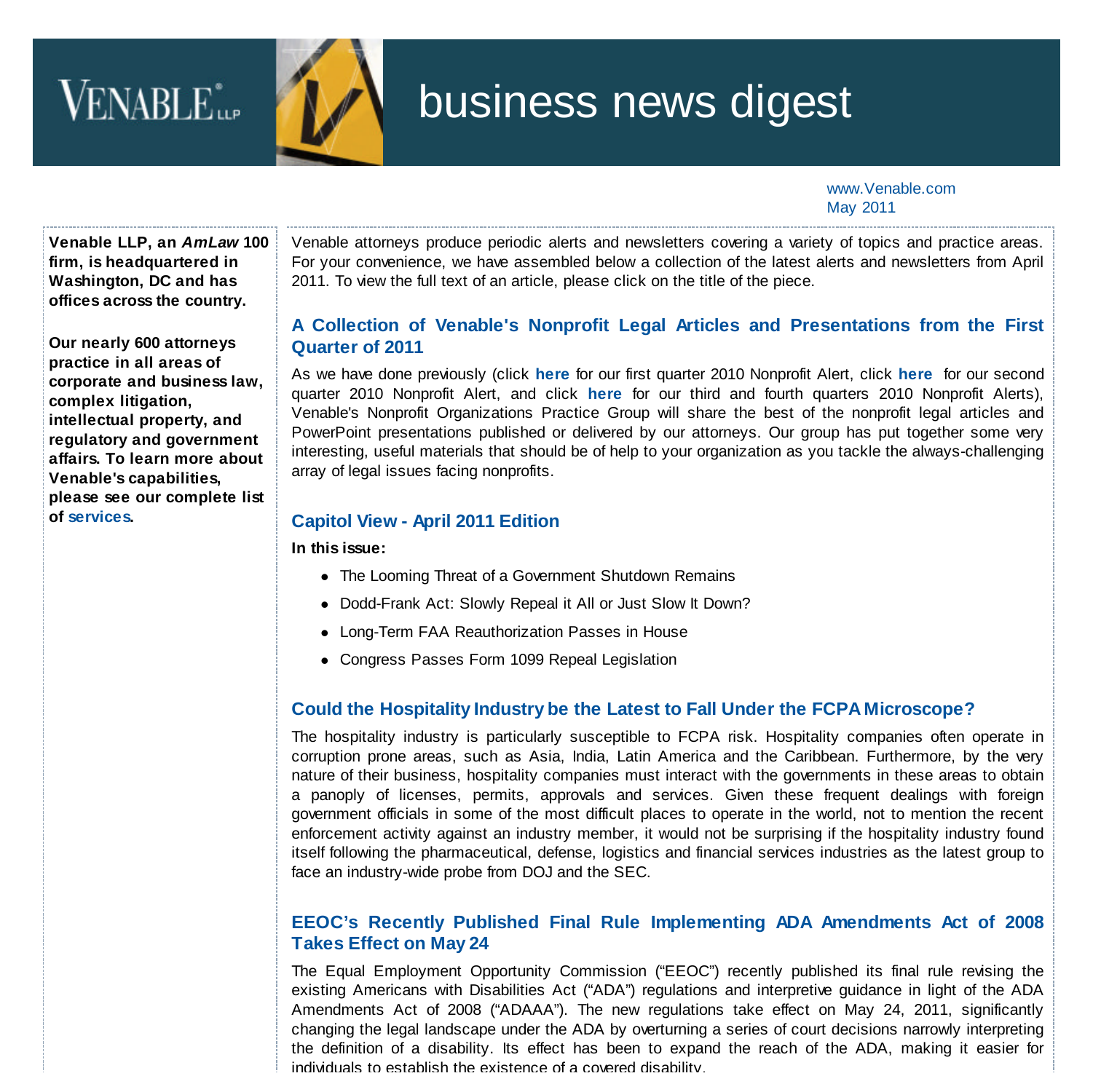Because of the changes arising from the ADAAA and now the EEOC's final regulations, employers should review and revise, if necessary, their ADA policies, procedures, and practices, especially as they relate to hiring, reasonable accommodation, medical leaves of absence, and workers' compensation. Employers should develop and implement a process for handling reasonable accommodation requests, taking extra caution to ensure legal compliance. Lastly, and most important, employers should train supervisors and managers at all levels on the expanded scope of the ADA, as well as how to recognize and respond to requests for accommodations or other situations where accommodations may be appropriate.

#### **[Form 5500 Update: IRS Issues Guidance on Replacement to Schedule SSA](http://www.venable.com/Form-5500-Update-IRS-Issues-Guidance-on-Replacement-to-Schedule-SSA-04-18-2011)**

individuals to establish the existence of a covered disability.

Until April 20, 2011, plan administrators can submit either the old Schedule SSA or the new Form 8955- SSA to report terminated participants who have deferred vested benefits, for any filings they are making for the 2009 or 2010 plan years. However, after April 20, 2011, plan administrators must use the new Form 8955-SSA. Therefore, plan administrators should take steps now with their recordkeepers to make sure that this new filing requirement will be satisfied.

#### **[Health Care Reform: Form W-2 Reporting of Employer-Provided Group Health Coverage](http://www.venable.com/health-care-reform-form-w-2-reporting-of-employer-provided-group-health-coverage-04-21-2011/)**

Beginning in 2013, large employers will need to report on Forms W-2 the cost of the group health coverage that they provide to their employees. Small employers issuing fewer than 250 Forms W-2 will be exempt, for now. To prepare for this reporting obligation, employers should begin working with their payroll administrators to make sure that their systems are updated by the end of 2011, so that they can track the cost of any coverage provided in 2012 and report it on the Forms W-2 that will be issued in January 2013.

#### *[Johnston v. Carnegie Corporation of New York](http://www.venable.com/johnston-v-carnegie-corporation-of-new-york--how-strong-are-your-nonprofits-severance-agreements/)***: How Strong Are Your Nonprofit's Severance Agreements?**

Nonprofits often feel like Davids in a world of Goliaths. Struggling with tight budgets and lean staffs, the last thing they want to add to their basket of worries is a complex regime of human resource policies. Often, overworked senior staffers rely on outdated, internally generated employment documents that haven't been reviewed by a lawyer in years. Worse still, these documents have frequently been overwritten to the point where they are so ambiguous and confusing so as to become meaningless. In these moments, the wouldbe Davids become vulnerable themselves to legal challenges from disgruntled employees.

This phenomenon appears to be perfectly captured in a recent New York federal court decision, *Johnston v. Carnegie Corporation of New York* , wherein Magistrate Judge Debra Freeman allowed a pro se plaintiff's state and federal disability discrimination claims to survive a motion to dismiss, even though the plaintiffemployee had signed a severance agreement that included a full release of those claims. Why? Applying a multi-factor analysis, Judge Freeman concluded that the severance agreement was confusing and ambiguous to the point that it created a factual issue as to whether the employee's release was knowing and voluntary.

#### **[New Women-Owned Small Business Regulations: What Do They Mean for Your Federal](http://www.venable.com/New-Women-Owned-Small-Business-Regulations-What-Do-They-Mean-for-Your-Federal-Contracting-Business-04-14-2011) Contracting Business?**

The Small Business Administration (SBA) recently issued a final rule implementing the women-owned small business (WOSB) Program, after a decade of delays and multi-billion dollar annual shortfalls in federal procurement contracts being awarded to WOSBs. Businesses that qualify as WOSBs or Economically Disadvantaged Women-Owned Small Businesses ("EDWOSBs") will be eligible to compete for set-asides under the WOSB Program.

The anticipated contract value for WOSB Program set-asides must not exceed \$5 million dollars for a procurement under a manufacturing North American Industry Classification System ("NAICS") code or \$3 million dollars under all other codes. 13 C.F.R. § 127.503. WOSBs will be eligible to compete for set-asides under 38 of the 83 NAICS codes, while EDWOSBs will be eligible to compete in competitions under all of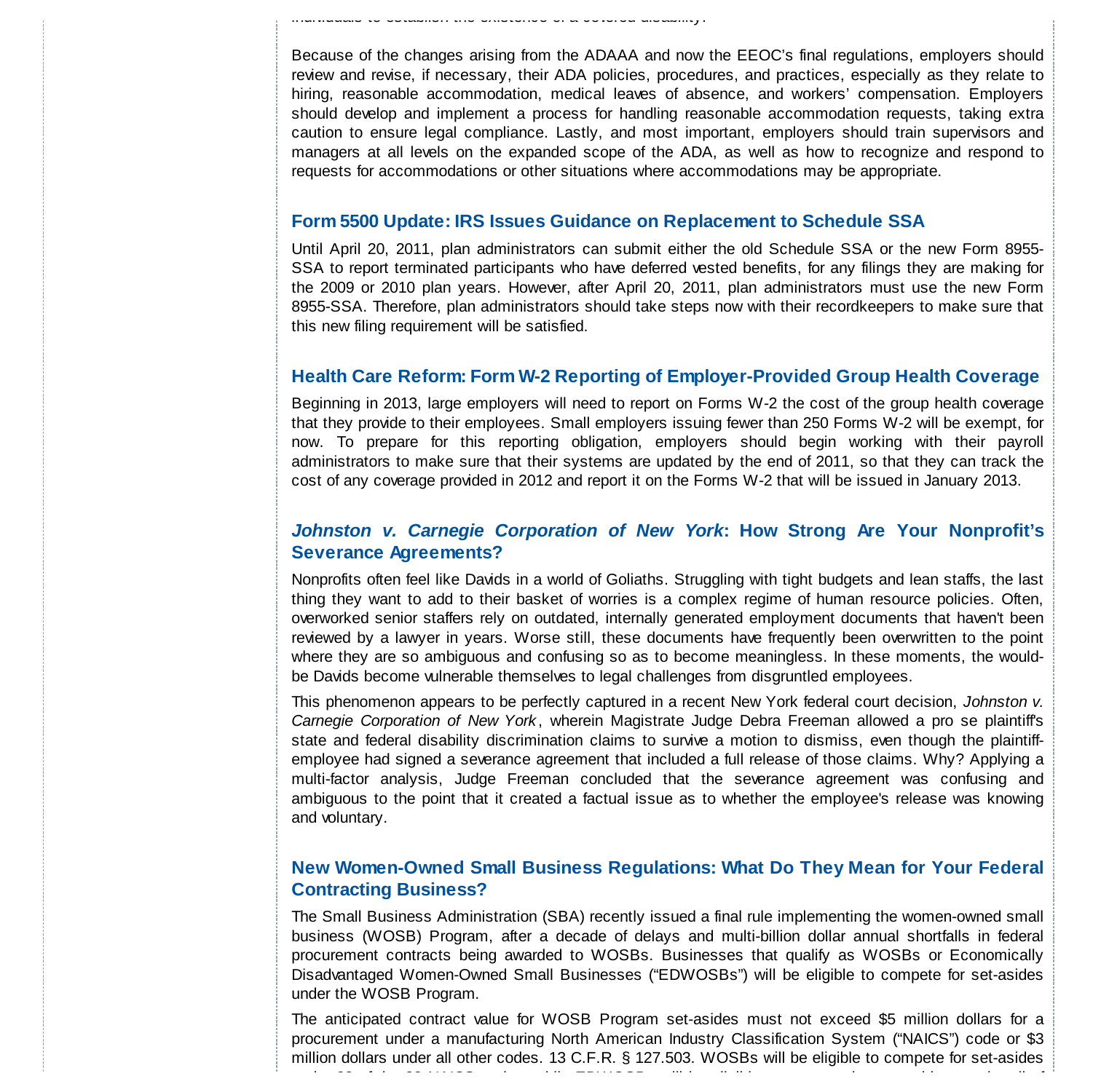under 38 of the 83 NAICS codes, while EDWOSBs will be eligible to compete in competitions under all of them.

#### **[Protection of Charitable Assets Act: What the New Uniform Law Would Mean for](http://www.venable.com/protection-of-charitable-assets-act-what-the-new-uniform-law-would-mean-for-nonprofits-04-18-2011/) Nonprofits**

The committee tasked with drafting a new uniform law that regulates charities and charitable assets has released the newest version of the proposed law, renamed the Protection of Charitable Assets Act, which is currently under consideration by the drafting committee. If ultimately approved, the uniform act could become law in many states.

#### **[SEC Considers Extending Compliance Dates for Private Fund Adviser Registration and](http://www.venable.com/sec-considers-extending-compliance-dates-for-private-fund-adviser-registration-and-mid-sized-adviser-transition-to-state-regulation-04-29-2011/) "Mid-Sized Adviser" Transition to State Regulation**

On April 8, 2011, Robert Plaze, Associate Director of the Division of Investment Management of the Securities and Exchange Commission, issued a letter to the North American Securities Administrators Association regarding the Dodd-Frank Wall Street Reform and Consumer Protection Act. The SEC is considering extending the date by which:

- mid-sized advisers impacted by its rulemaking under the Dodd-Frank Act must transition to state regulation; and
- investment advisers required to register with the SEC as a result of the repeal of the "private adviser exemption" by the Dodd-Frank Act must register and come into compliance with their obligations as an SEC-registered investment adviser.

#### **[Trade Association Asks FMC to Reopen NRA Rulemaking](http://www.venable.com/Trade-Association-Asks-FMC-to-Reopen-NRA-Rulemaking-04-18-2011)**

On April 12, 2011, counsel for the National Customs Brokers and Forwarders Association of America ("NCBFAA" or "the Association") submitted a letter to the Federal Maritime Commission ("FMC") offering commentary and a request for a reopening of proceedings under Docket No. 10-03, Non-Vessel Operating Common Carrier Negotiated Rate Arrangements. Docket No. 10-03 resulted in a final rule which provided non-vessel operating common carriers ("NVOCCs") with an exemption from tariff publication requirements of the Shipping Act of 1984. Under the new regulations, NVOCCs may enter into Negotiated Rate Arrangements ("NRAs") with individual shippers without publishing and/or adhering to rate tariffs for ocean transportation While the NCBFAA letter applauded this final rule, the Association remarked that the "benefits of the exemption have been mitigated by the retention and/or imposition of unnecessary restrictions." In view of this, the Association asked that the FMC "reopen" the proceeding to "complete the job started by the final rule issued in this docket."

Whether the FMC may ultimately elect to reopen this proceeding is unclear. It appears unlikely due to the logistics and timing of the matter, given that the effective date of the final rule produced pursuant to Docket No. 10-03 is April 18th, 2011. This novel re-regulatory initiative by the FMC may result in a sea-change of business practices, including those of both U.S. and foreign-based NVOCCs and their shipper-customers. The move by the NCBFAA is bound to create a bit of uncertainty for the industry, just as the NRA rule is set to become live.

We would also like to highlight an upcoming Venable event that you may be interested in attending. Please click on the event title for additional information.

#### **[What Investors Need to Know About Municipal Bankruptcies and Insolvencies](http://www.venable.com/what-investors-need-to-know-about-municipal-bankruptcies-and-insolvencies-05-24-2011/)**

May 24, 2011 Breakfast and Networking: 8:00 a.m. - 8:30 a.m. (EST)